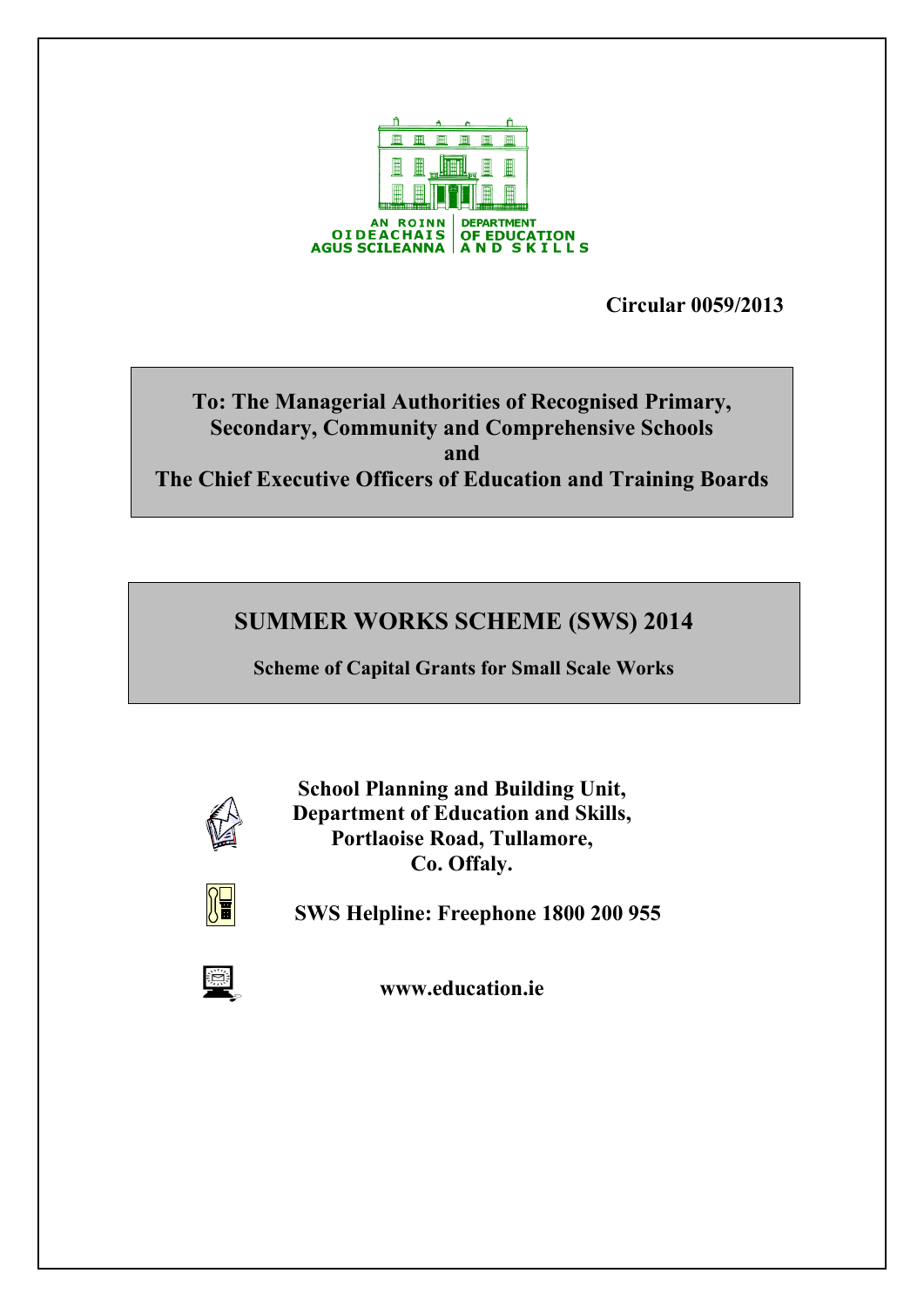The Minister for Education and Skills is pleased to announce details of the Summer Works Scheme (SWS) for 2014 and to invite applications under the Scheme in accordance with the terms of this Circular Letter. Please read this Circular Letter carefully before completing the application form.

Primary and Second Level schools, participating in the Free Education scheme, with permanent recognition and in non-rented accommodation, are eligible to apply under the SWS. **The closing date for receipt of all applications under this Scheme is 10th December 2013.**

The purpose of the Summer Works Scheme is to devolve funding to individual school authorities to undertake small-scale building works which can be carried out during the summer months or at other times that avoid disrupting the operation of the school.

Applications submitted by schools must comply with all the terms and conditions of the scheme (attached to this Circular Letter)

To streamline the application process, the Esinet platform that schools currently use to make payroll returns has been extended to facilitate an online SWS application Scheme. Accessing the online SWS application is straightforward. A quick user guide is available, which can be accessed on the homepage of the SWS via the Esinet portal that will facilitate schools in completing the application process. The introduction of this on-line application system will bring significant enhancements to the application process generally and remove the need for paper-based applications. **In all of the circumstances, applications must be submitted on line via Esinet. Paper based applications will not be accepted.**

Commensurate with the level of funding set aside for the Scheme, applications will be assessed on a top down basis in accordance with the prioritisation criteria outlined on page 4 of this Circular. Responsibility for identifying and applying for the most urgently required project rests with the school authority. **Schools may apply for one small scale project only**.

In the event that it is not possible to progress all approved projects under SWS 2014, schools whose applications are unsuccessful, due to funding constraints, are advised that their applications will be retained for consideration under future rounds of the Scheme. If this arises, the terms and conditions of the Scheme will continue to apply when allocating funding to such projects.

| Publication of Governing Circular Letter                                                                                                                                      | 7 <sup>th</sup> November 2013  |
|-------------------------------------------------------------------------------------------------------------------------------------------------------------------------------|--------------------------------|
| Esinet system open for applications from                                                                                                                                      | 12 <sup>th</sup> November 2013 |
| Completed application forms should be returned on line via<br>Esinet by the closing date. Schools are urged to submit<br>applications in advance of this date where possible. | 10 <sup>th</sup> December 2013 |
| Publication of list of successful applicants                                                                                                                                  | end February/early March 2014  |

## **Timetable for 2014 Scheme**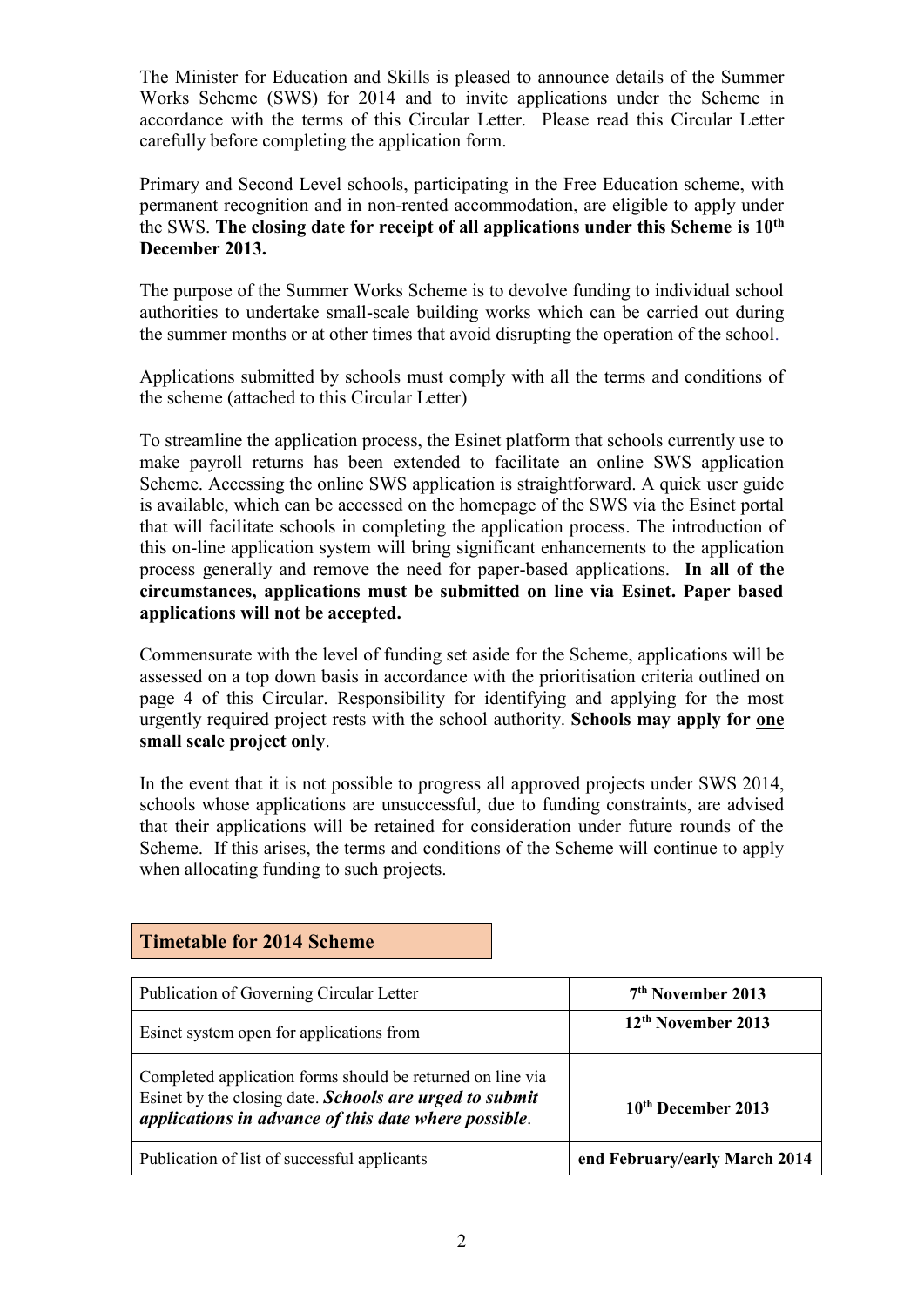| School authority must confirm acceptance of grant offer to                                                                                                                        | within 4 weeks of date of grant                  |
|-----------------------------------------------------------------------------------------------------------------------------------------------------------------------------------|--------------------------------------------------|
| the Department's Planning and Building Unit                                                                                                                                       | approval letter                                  |
| School authority will be required to confirm to the<br>Department's Planning and Building Unit that the works<br>have commenced and request draw down of 70% of the grant<br>aid. | within 6 months of the date of<br>grant approval |
| School authority will be required to have requested the                                                                                                                           | Within 12 months of the date of                  |
| drawdown of the final 30% of the grant aid.                                                                                                                                       | grant approval letter                            |

### **Freephone service**

A Freephone service has been put in place to assist you with any queries on the Scheme including completion of the application form. This service will be available daily between the hours of 10am to 1pm and 2 pm to 4.30pm from  $7<sup>th</sup>$  November to 10th December 2013. The Freephone number is **1800 200 955.**

SWS related calls to other lines will automatically be re-directed to this number to ensure that information given to schools is being provided by staff specifically trained in the detail of the Summer Works Scheme.

#### **Freedom of Information Act**

Persons signing application forms are reminded that the Department may be obliged to release any information supplied under the Freedom of Information Acts, 1997 and 2003.

Jerome Kelly School Planning and Building Unit

November 2013.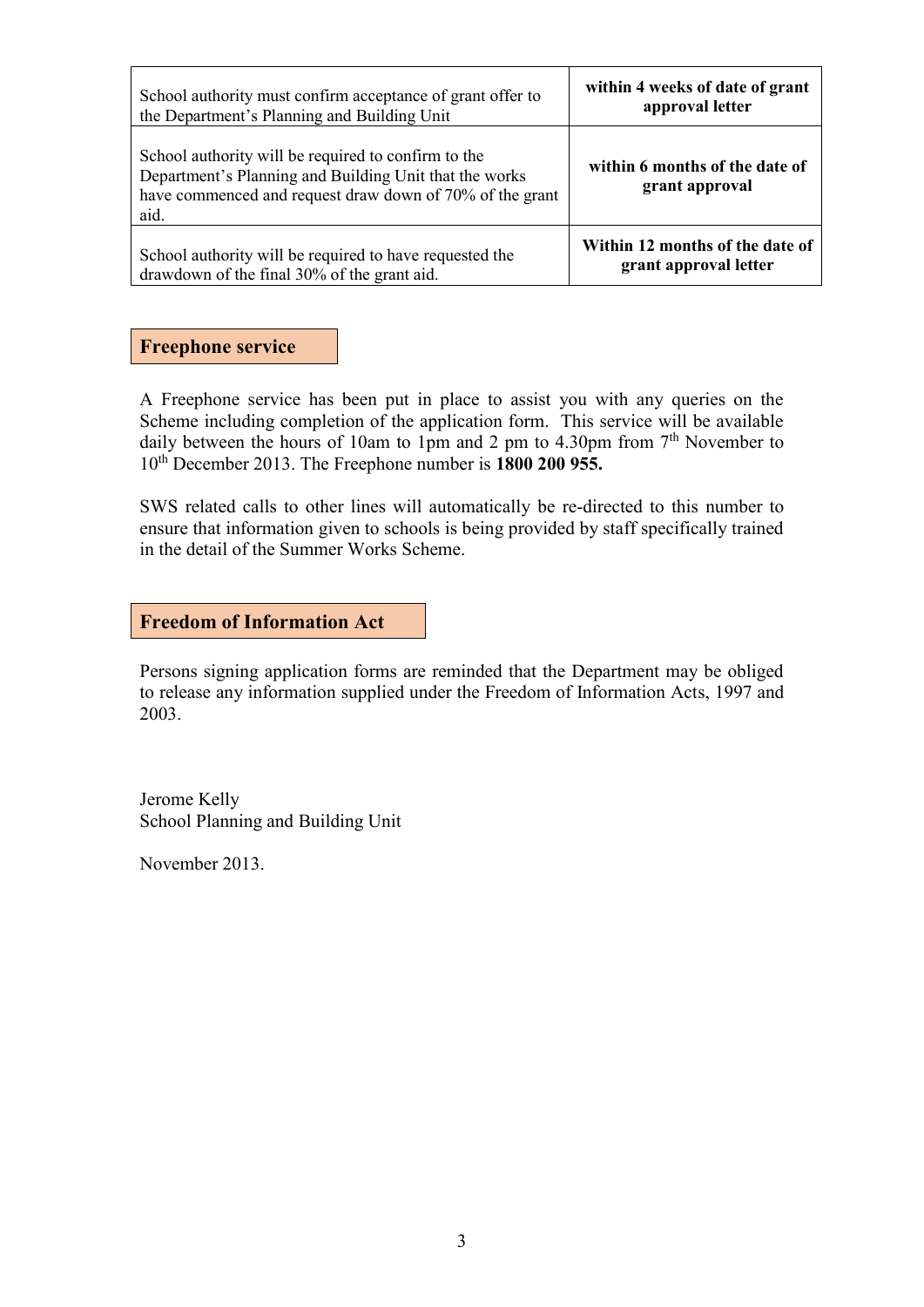## **Terms and Conditions Applicable to Applications for Small Scale Works under Summer Works Scheme 2014**

## **1. Schools covered by the Scheme for the purposes of small scale works**

The Scheme is open to primary and post primary schools participating in the Free Education system with permanent recognition and in non-rented accommodation.

## **2. Making an application for small scale works**

To make an application, schools must complete the on-line SWS Application Form which may be accessed on Esinet. In the case of schools under the Patronage of an Education Training Board, applications may be made by either the ETB school or the ETB on behalf of its schools – such schools should confirm the arrangements that are in place with their ETB.

## **3. Small scale works covered by the Scheme**

The Scheme covers necessary small-scale works to improve the integrity of buildings and their external environment that, ideally, can be delivered during the summer months.

It is important to note that this scheme is designed to address necessary and immediate works. Only those applications satisfying the fundamental criterion of need will be considered. Funding will not be made available to projects considered by the Department to be desirable but not essential.

Categories of work eligible for funding under SWS 2014, are prioritised on the following basis:

- Priority/Category 1: Gas Works
- Priority/Category 2: Electrical Works
- Priority/Category 3: Mechanical works
- Priority/Category 5: Toilet facilities
- Priority/Category 6: Roof works
- Priority/Category 7: Window projects
- Priority/Category 8: Curricular requirement projects
- Priority/Category 9: Other structural improvements

Priority/Category 10: External environment projects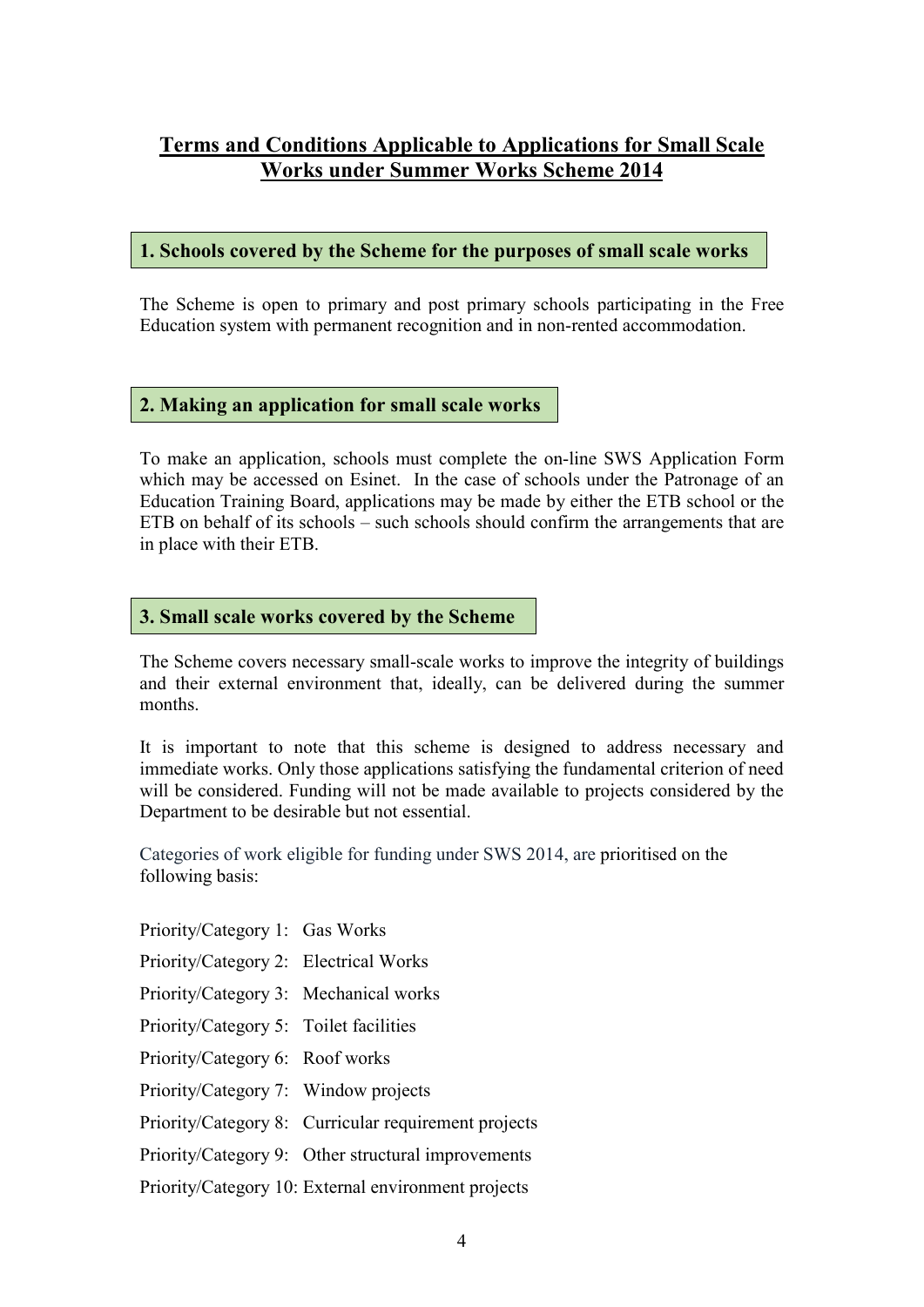*Note re Category 4, under previous Summer Work Schemes, Category 4 facilitated applications for special needs projects. As projects under this heading are now dealt with on an ongoing priority basis by the Department under the heading of the Emergency Works Scheme, applications for special needs works should not be made under this or future Summer Works Scheme applications.* 

Other works **not covered** by the Scheme include:

- Asbestos/ Dust Extraction/ Radon remediation projects (the Department has separate schemes for dealing with these issues)
- $\triangleright$  Projects containing new build elements (i.e. extend the foot print of the existing building) with the exception of toilet facilities
- $\triangleright$  Works that should be addressed by routine maintenance such as painting, replacement of floor coverings etc.
- $\triangleright$  Works to or provision of temporary accommodation
- $\triangleright$  Projects that have been funded under earlier Summer Works or other schemes
- $\triangleright$  As referred to above, works to facilitate the inclusion and access of students and staff with special needs – such works are considered for funding under the Emergency Works Scheme.

In the assessment of individual applications, the examination of applications for funding will take into account factors such as particular future sustainability issues e.g. falling enrolments or where a school has a major capital project pending.

Where a school applies for projects not covered by the scheme, any Consultant's fees incurred by the school will have to be met by the school from its own resources and will **not** be funded by the Department.

## **4. Application process for small scale works**

Schools may apply for **one** small scale project only.

Schools should identify the works needed at their schools, prioritise them and apply for the most urgent project only.

Schools should also note that in the current budgetary climate, it will not be possible to fund all applications and therefore they should only apply for those projects of an urgent and priority nature.

### **N.B. Applications for multiple small scale projects will automatically be INVALIDATED and will not be considered.**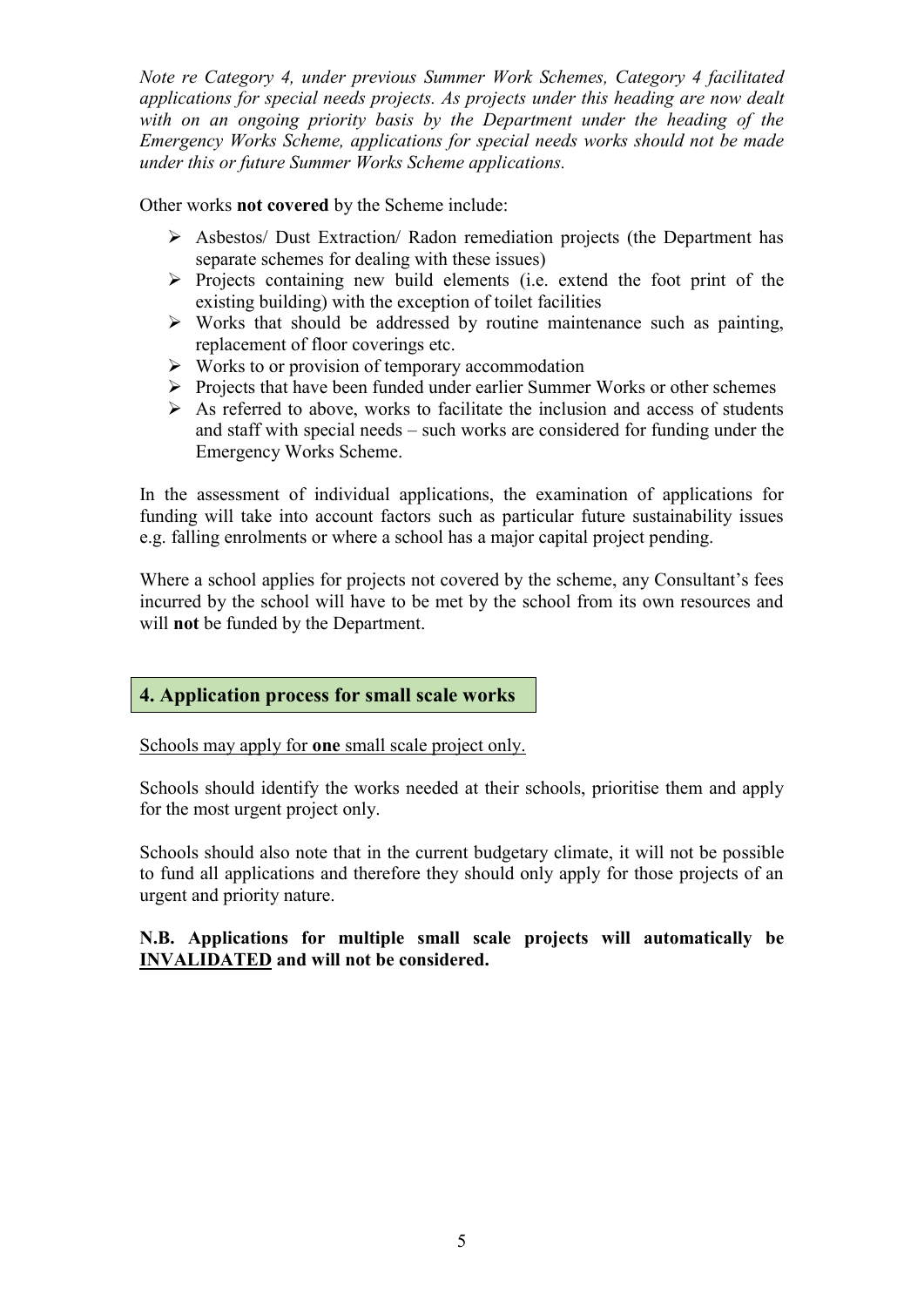## **5. Technical issues relating to applications for small scale works**

A Consultant's report is necessary:

- o For a professional diagnosis of the full nature and extent of the proposed project.
- o To verify the absolute necessity of the project relative to the impact of not doing it.
- o To provide a range of cost effective solutions.
- o To enable the prioritisation of projects on the basis of professional objective information.

The appointment of a Consultant is a matter for the school authority and any fees arising must be borne by it. Please see Appendix A of this Circular Letter for guidance on the appointment of a Consultant.

No commitment should be entered into with a Consultant beyond completing the report on the works being considered.

The Consultant's report must comply in full with the Department's relevant Technical Guidance Documents with respect to format and content -see Department's website [www.education.ie/School](http://www.education.ie/School) Design/Technical Guidance Documents. It must include photographic evidence.

#### **Note that the relevant technical reports, where appropriate, must be completed**

- **(a) by a suitably qualified Consultant with adequate Professional Indemnity Insurance and Employer's and Public Liability Insurance – see Appendix A of this Circular. Otherwise the application will be deemed invalid**.
- **(b) by a Consultant who has the appropriate qualifications for the works being considered as the use of a Consultant not appropriately qualified will also result in an application being invalidated.**

Guidance on the procedures for tendering for the appointment of a consultant to oversee the completion of projects will be issued to schools whose applications are approved.

#### **6. Assessment process for small scale works**

#### **There will be 4 steps in the assessment process, A – D.**

#### **A. Validation of small scale works applications**

Only applications deemed valid will progress to the determination of need stage.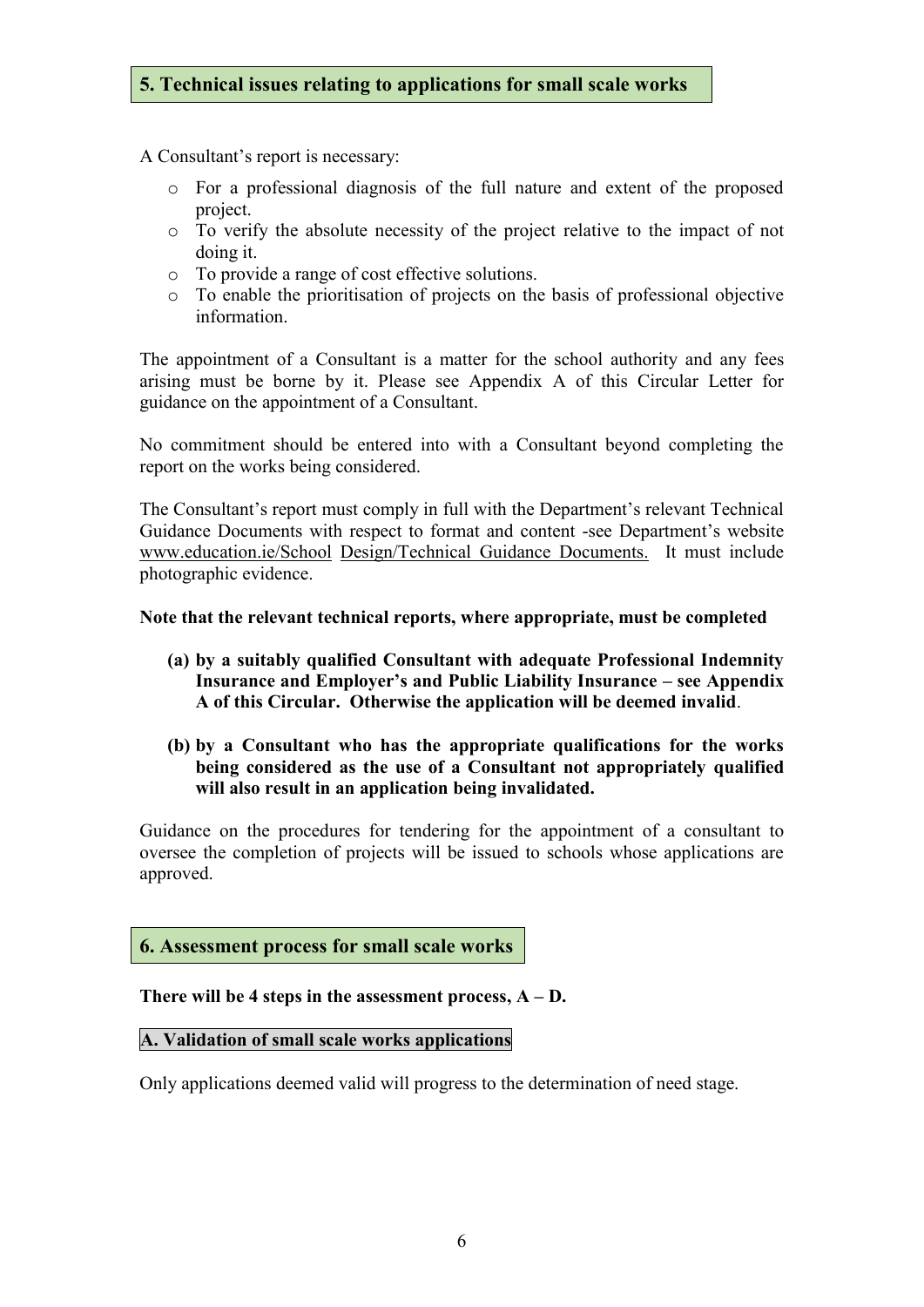You must be able to answer "YES" to **all** of the following questions for an application to be considered valid:

|                                                                                                                                  | Yes |
|----------------------------------------------------------------------------------------------------------------------------------|-----|
| Is the project within the scope of the Summer Works Scheme <i>i.e.</i> See<br>Sections 3 and 4 above?                            |     |
| Is the Consultant appropriately qualified and insured for the particular<br>project? (see Appendix A)                            |     |
| Has a Consultant's report been fully and properly completed to include<br>3 individually costed solutions?                       |     |
| Has the Consultant included the mandatory photographic evidence?                                                                 |     |
| Has the application been agreed by the Chairperson of the Board of<br>Management or CEO (as appropriate) on behalf of the Patron |     |

## **B. Determination of Need**

This determination will be based on the evidence provided by the Consultant's report and the mandatory photographic evidence. It is important, therefore, that the quality of the Consultant's report is such as to demonstrate clearly the absolute necessity for the project (i.e. cannot be addressed by routine maintenance.)

### **C. Approval/Refusal of the Application**

Invalid applications will not be approved. A valid application will be approved, in principle, if:

- $\triangleright$  the application clearly demonstrates that the works are absolutely necessary and not just desirable
- $\triangleright$  the works needed cannot be addressed as a matter of routine maintenance.

However, it is important to understand that approval in principle does not mean that funding will be available to allow a project to proceed.

## **D. Allocation of funding for approved projects**

It may not be possible to progress all approved projects depending on demand and the level of funding available. Therefore, applications will be assessed in accordance with availability of funding on a top down basis in accordance with the prioritisation criteria (see page 4).

**The Department will retain applications from schools whose applications are unsuccessful under SWS 2014, due to financial constraints, for consideration under future rounds of the scheme.** It will not be necessary for such schools to resubmit their applications.

When the Scheme has been finalised, a decision will issue in writing to all successful applicants. Decisions will also be published on the Department's website [www.education.ie.](http://www.education.ie/)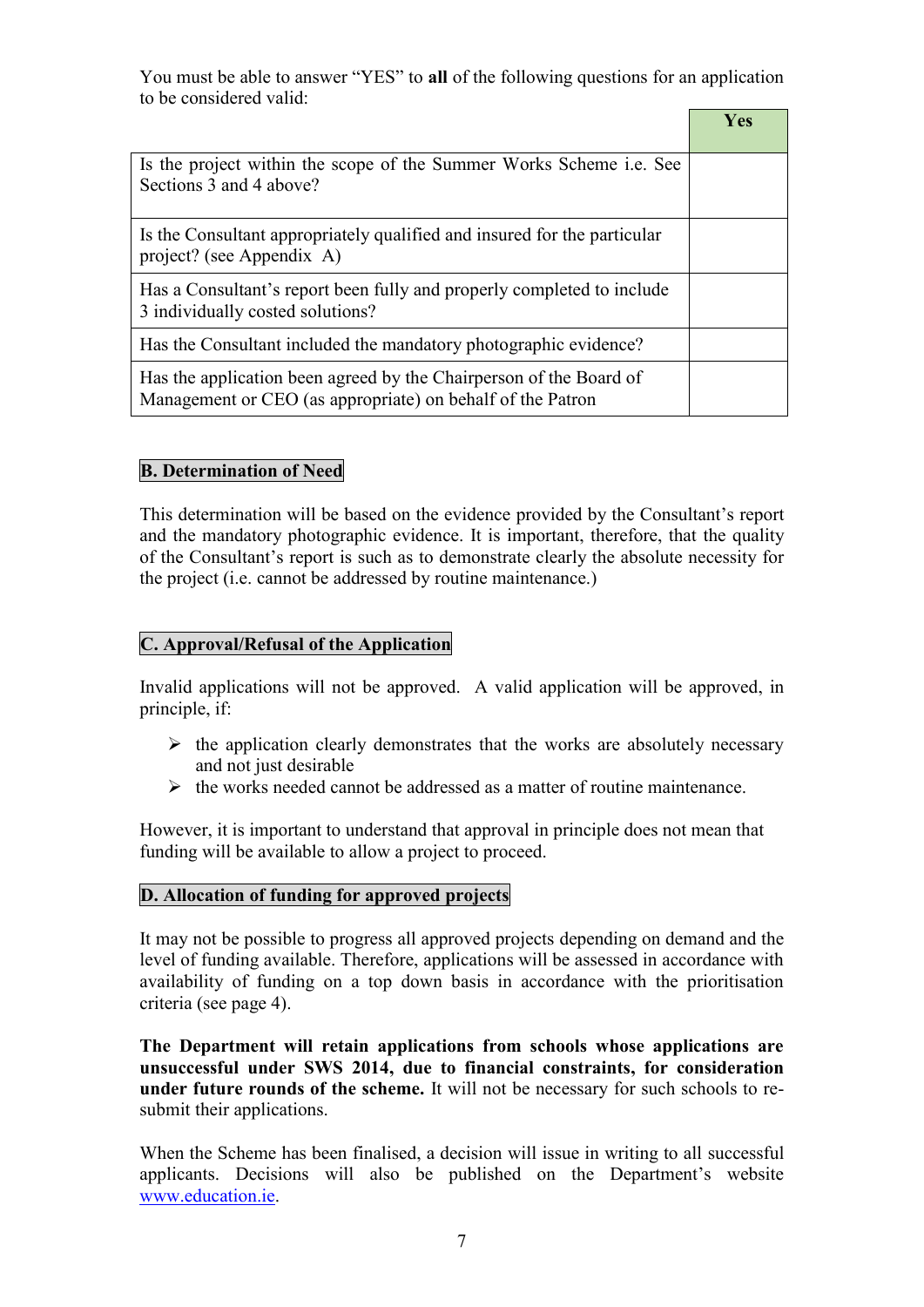The Department will require the agreement of the school authority to have the project monitored by the Department or its agents and to allow access to its premises and records, as necessary, for that purpose.

In addition, Department staff may visit schools to examine applications with regard to determination of need.

## **7. Project delivery**

Under the terms of the Scheme, school authorities are empowered to manage these works with guidance from, and minimal interaction, with the Department. Responsibility for procuring the services of consultants and contractors is devolved to school authorities. Schools are also responsible for managing the projects, including cost management, through to successful completion.

In line with the role envisaged for Education Training Boards (ETBs) whereby these Boards will provide support services to other education and training service providers at local level, it is intended that schools, in certain areas, can avail of the project management/procurement/project delivery expertise that has been developed in ETBs in the delivery of approved projects. Further details of such arrangements will be outlined in the approval letter to successful applicants.

#### **8. Grant details**

#### **Amount which will be approved**

The grant payable by the Department (inclusive of VAT and fees) will be **whichever is the lesser of the following**:

The amount of grant-aid approved by the Department in its letter of approval

**or**

The lowest valid tender amount for the proposed project plus fees.

#### **Funding shortfall**

If there is a shortfall in funding, the options open to school authorities are to:

- o Reduce the scope of the works to stay within the limit of the grant.
- o In the case of primary schools, use funds allocated by the Department under the terms of the Grant Scheme for Minor Works to supplement the SWS grant provided such funds are not required for more urgent and immediate works.
- o Make up the shortfall in funding from own resources.

#### **What the grant covers**

o The grant is intended to cover the capital cost of the project including VAT, associated planning charges, consultants' fees incurred in the design and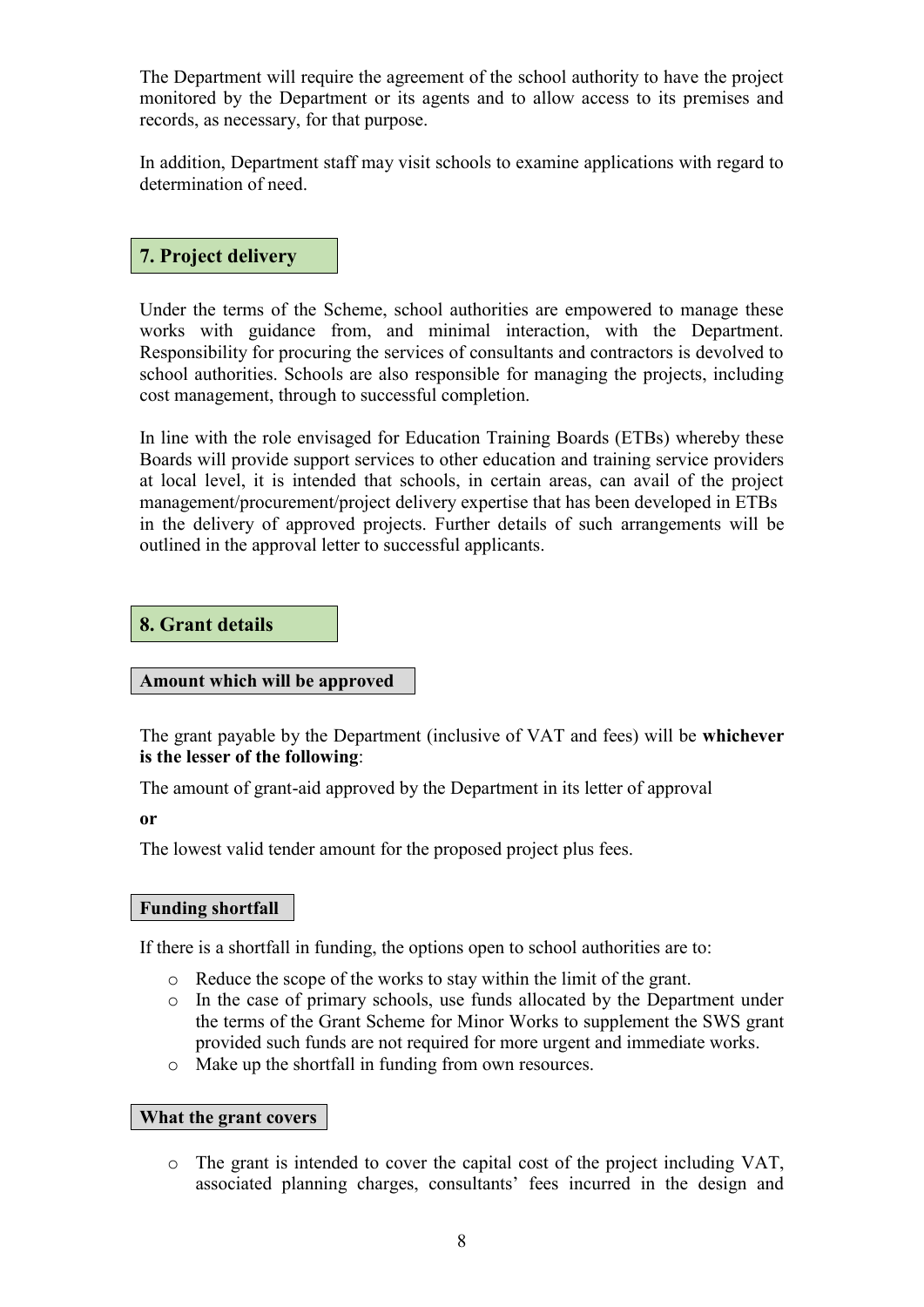construction of the project, fees for the Project Supervisor Design Process (PSDP) and fees for the Project Supervisor Construction Stage (PSCS).

#### **Payment of grant**

o Payment of the grant will be made to the school authority in two moieties. The first payment will be for **70%** of the grant amount, when the works have commenced on site, and the second and final payment will be for the remaining **30%** of the grant amount. Such payments will be paid subject to compliance with the conditions as set out in Appendix B.

## **9. Local Contribution**

o A local contribution will not be required from successful applicants for small scale works.

## **10. Keeping of project records and audits/inspections**

- o All records in relation to a project for which funding is approved must be kept for 7 years at the School (and not in the Consultant's office).
- o The Department reserves the right to audit/inspect these records and the works carried out. In this regard, a percentage of projects will be selected for detailed audit and inspection.
- o The Department reserves the right to refuse to pay out grant aid on foot of an application with false information or where the administration of the project was not in accordance with the Department's guidelines.
- o The Department will select a proportion of applications for audit as part of the determination process and prior to a decision being made on the application.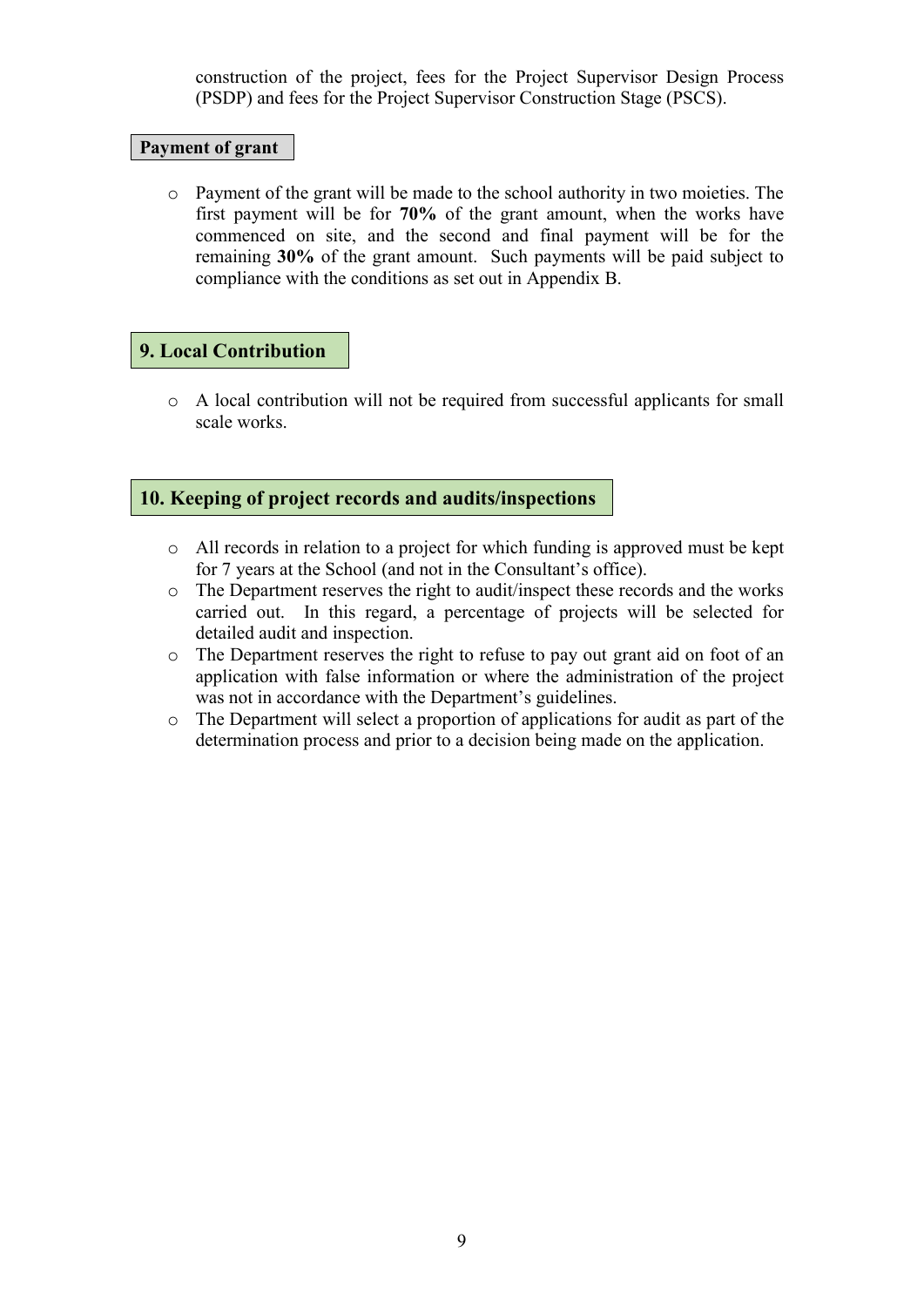# **Appendices**

**Appendix A**

## **Engaging Professional Advice for the Preparation of a Technical Report for Small Scale Works**

**Important: The cost of engaging professional advice to prepare a technical report must be met in full from a school's own resources. Failure to procure a Consultant in the appropriate discipline or the procurement of a Consultant without adequate Professional Indemnity Insurance & Employer's and Public Liability Insurance will result in the application being invalidated.**

#### **Advice available on Freephone 1800 200 955**

**Before a Consultant is appointed:**

- Refer to the Department's Technical Guidance Documents (TGDs):
	- Guidance on Procuring Consultants for Small Works (Revision 2 August 2012) click [here](http://www.education.ie/en/School-Design/Procedures-and-Cost-Plans/pbu_dtp_guidance_procuring_consultants_small_works.doc)
	- TGD-007 3rd Edition, March 2011 Design Team Procedures for Small Works click [here](http://www.education.ie/en/School-Design/Technical-Guidance-Documents/bu_tgd_007_march_2011.doc)

As the onus rests with the school authority to ensure that the appropriate level and range of service is procured, it must ensure that the Consultant is in the **appropriate** discipline for the works concerned. Please refer to Technical Guidance documentation for advice on consultant disciplines.

**For example, if the report refers only to limited (not exceeding €500,000 incl. VAT) repairs/remedial works related to the fabric of the building (e.g. roof repairs, windows, toilet refurbishment/up-grade, Health & Safety works, etc.) the School Authority may appoint a Registered Architect, Civil/Structural Engineer, or Registered Building Surveyor. A Building Services Engineer or Quantity Surveyor is not an acceptable consultant for this work.**

 Examples of **unacceptable** qualifications for the purposes of a Consultant's report are:

Agricultural Engineer, Building Contractor, B. Sc. (Environment), Estimator, Electrician, Plumber, Window Contractor, OPW architect (unless it is verified with the application that the report is carried out on the direction of the OPW acting on the instruction of the Department of Education and Skills.)

This list is not exhaustive. If you have **any** doubts in relation to the suitability of a proposed Consultant, please contact the Helpline. The Department's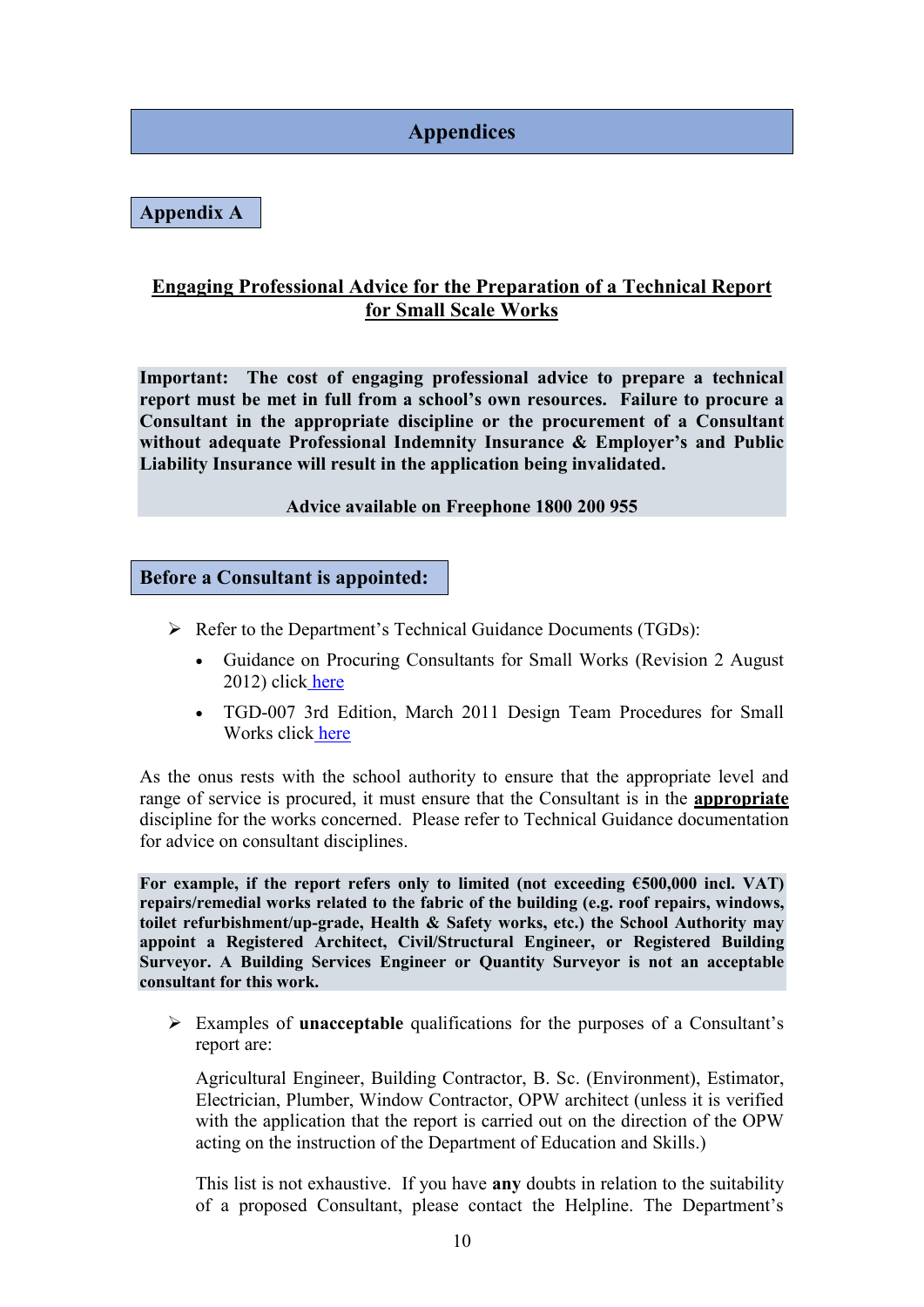decision will be final as to whether or not a Consultant is appropriately qualified for the purpose of this Scheme.

 $\triangleright$  Be satisfied that the Consultant is competent and qualified to carry out the work. A minimum of at least five quotations in writing or by email from suitable consultants (reference Guidance on Procuring Consultants for Small Works, see above for link) must be sought, a minimum of three written quotations obtained, and the one most suitable selected on objective criteria. While fee competitiveness is of first importance and should be weighted accordingly, the criteria at (e) below (i) to (v) should be used to assess suitability.

### **Appointment of a Consultant to carry out the Report:**

- (a) The School Authority should refer to the application form for the scope of the technical report required.
- (b) When a School Authority engages professional advice to assist in the preparation of a report, the cost must be met in full out of the school's own resources.
- (c) When engaging professional advice for the preparation of a report, the School Authority must appoint the relevant consultant for that task only. The School Authority must not enter into any commitments regarding an overall appointment or fees for works other than the preparation of the report and must make this clear to the Consultant before the appointment is made.
- (d) The consultant should have appropriate professional Qualifications and previous experience in preparing reports of a similar nature.
- (e) To enable the School Authority to assess which firm to engage it is recommended that the following information be requested from the Consultants under consideration for the work:
	- (i) Experience in projects of a similar nature highlighting the scope of works, the timescale and how the Consultant ensures accurate cost information.
	- (ii) A brief summary of the scope of the agreed report and a timescale for its delivery.
	- (iii) Confirmation of appropriate professional Qualifications, Professional Indemnity Insurance and Employer's and Public Liability Insurance.
	- (iv) A list of the relevant other services where required, (including Quantity Surveying Services) which will be bought in, and confirmation that those service providers will be qualified professionals in the relevant discipline.
	- (v) VAT inclusive all-in lump-sum fee (including buying-in other services as required, and all expenses).

 *"Buying-in" means that the professional consultant engaged by the school undertakes as part of the overall fee to get advice as required from other professional disciplines (e.g. Quantity Surveyor, Structural and M&E).*

(f) For the preparation of reports, School Authorities should avoid appointing a consultant who proposes to act solely in a Project Management type role and who has to buy in the services of another consultant to prepare the actual report.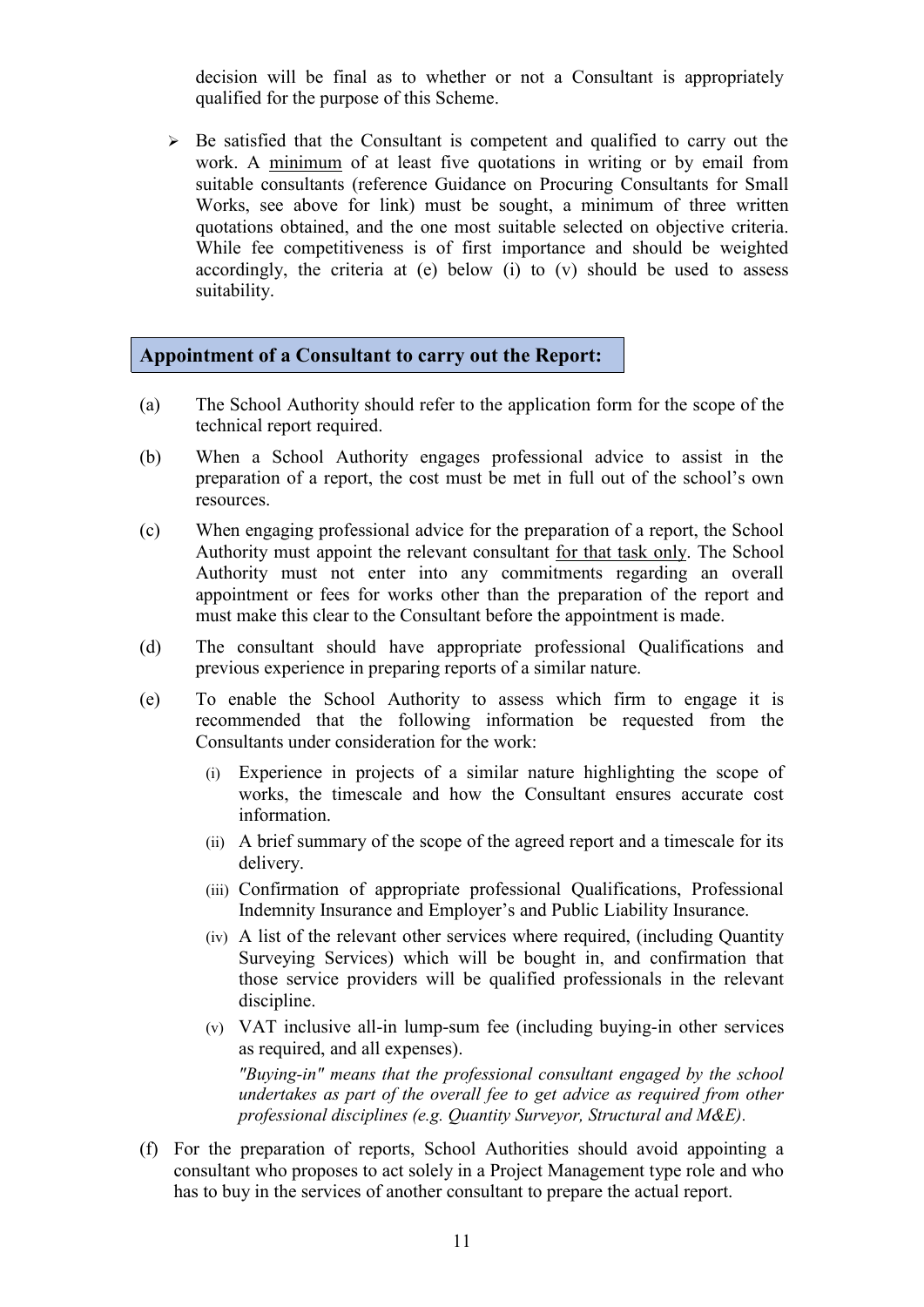- (g) The appointment of a Project Supervisor (Design) Process is not normally required for the preparation of a report.
- (h) In assessing the amount of work necessary to prepare the technical report, the school authority should discuss with their Consultant(s) a realistic scope of works. Additionally, accurate professional cost advice is an essential part of the report. Accordingly, the cost of the work must be clearly identified alongside the cost of any associated planning or other statutory fees and an estimate of the professional fees for managing the execution of the works should the project be approved.
- (h) The level of fee for the preparation of the report should be confirmed before the Consultant is appointed and should relate to the preparation of that report only. The School Authority should be satisfied that the agreed fee is a fair reflection of the time and resources required to carry out the task.
- (i) For a technical report (as above) a formal contract is not required. A simple letter of appointment summarising the agreed scope of work should suffice.

#### **Do not:**

 $\triangleright$  Enter into any commitments regarding an overall fee for the proposed works and make it clear to the Consultant that the appointment is for the preparation of the Report only and **does not entitle** the Consultant to be appointed to carry out the works if the application is successful.

#### **Consultant's Insurance Requirements:**

Professional Indemnity Insurance: Minimum cover is  $\epsilon$ 750,000. Public Liability Insurance: Minimum cover is €6,500,000. Employers Liability Insurance: Minimum cover is  $£13,000,000$ .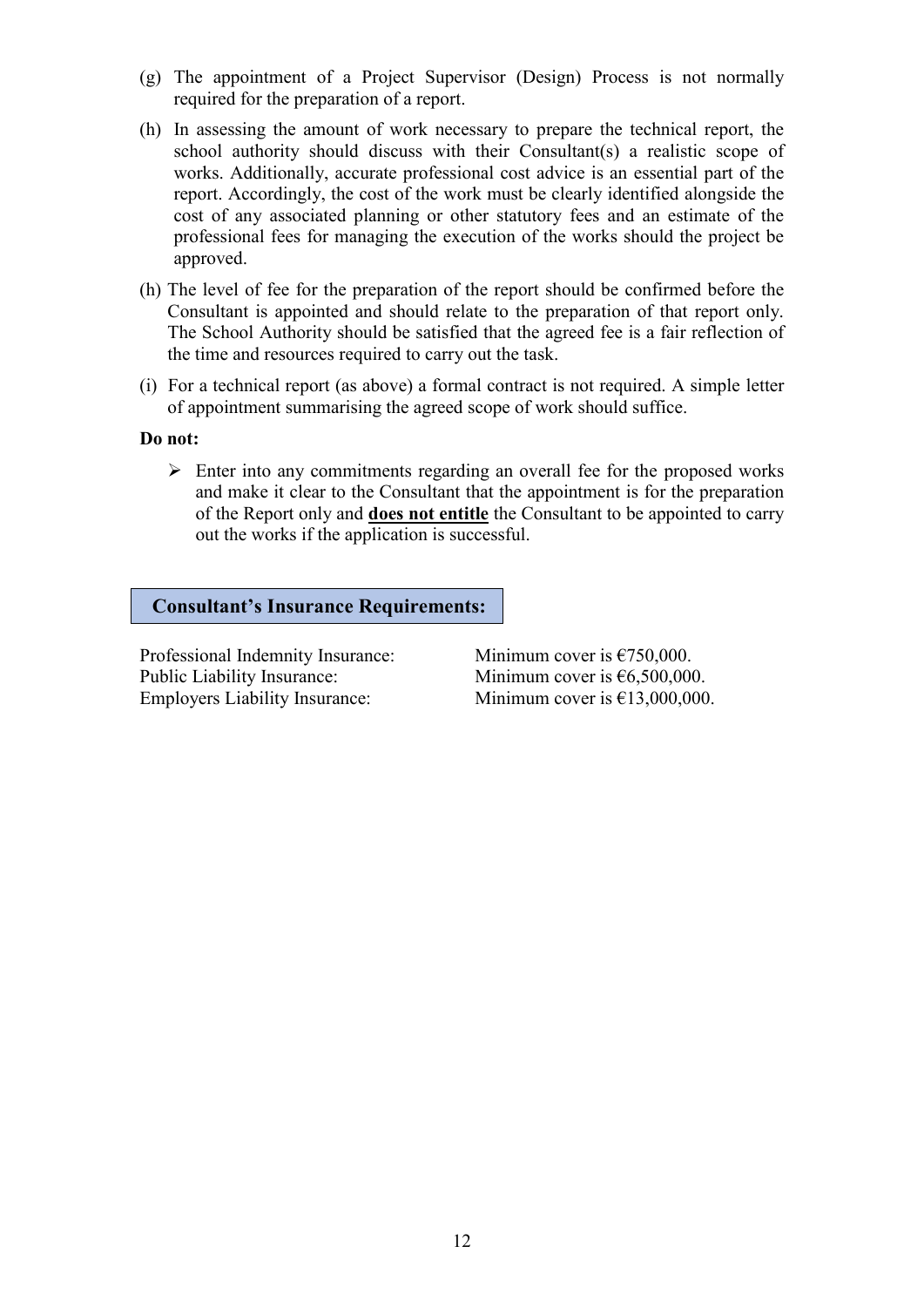## **Grant Draw Down Requirements SWS 2014**

The first payment will be for 70% of the Department's liability and will be paid on receipt of the written confirmation as outlined below.

When the works have commenced on site, the Board of Management (BOM)/ CEO should request written confirmation from the consultant in relation to the bullet points outlined below. Each bullet point must be addressed. **The BOM/ CEO should then forward the consultant's confirmation documents to the Department with a covering letter which must include a request for the payment of 70% of the Department's liability. The documents being forwarded must confirm that:**

- The Board of Management/CEO confirms that the tender process and contract award for the appointment of a Consultant has been carried out in accordance with the Department's Guidance on Procuring Consultants for Small Works (Revision 2 August 2012) click [here](http://www.education.ie/en/School-Design/Procedures-and-Cost-Plans/pbu_dtp_guidance_procuring_consultants_small_works.doc)
- The Board of Management/CEO understands their legal duty to appoint a competent PSDP and is satisfied that they have taken reasonable steps to satisfy themselves as to the competency of the PSDP
- The Board of Management/ CEO confirms that they have:
	- o Registered online for ROS (Revenue Online System)
	- o Registered for VAT and as a Main Contractor
	- o Obtain contractor's tax reference number and proof of identity
	- o Prior to commencement of construction, that they have notified the Revenue of the contract (Contract Notification)
- A PSDP has been appointed, the appointment has been confirmed in writing by the Client, and the Health and Safety Authority have been notified using the HSA form AF1.
- The PSDP has checked the safety file and has taken the appropriate action in relation to asbestos.
- A Preliminary Safety & Health Plan has been prepared by the PSDP and provided to tenderers as part of the tender documents.
- The consultant must confirm the monetary value of the total cost of the works inclusive of fees and VAT.
- The works undertaken are in accordance with the scope of works for which the grant was approved.
- The tender process and contract award has been carried out in accordance with the terms outlined in the Departments Technical Guidance Documents as relevant (refer to TGD-007) and Circular 10/2000 click [here](http://circulars.gov.ie/pdf/circular/finance/2010/10.pdf)
- The Board of Management has placed a contract for the proposed works with the successful contractor and the contractor is on site and has commenced the works.

The second and final payment will be for the remaining 30% of the Department's liability and will be paid on receipt of the written confirmation as follows: